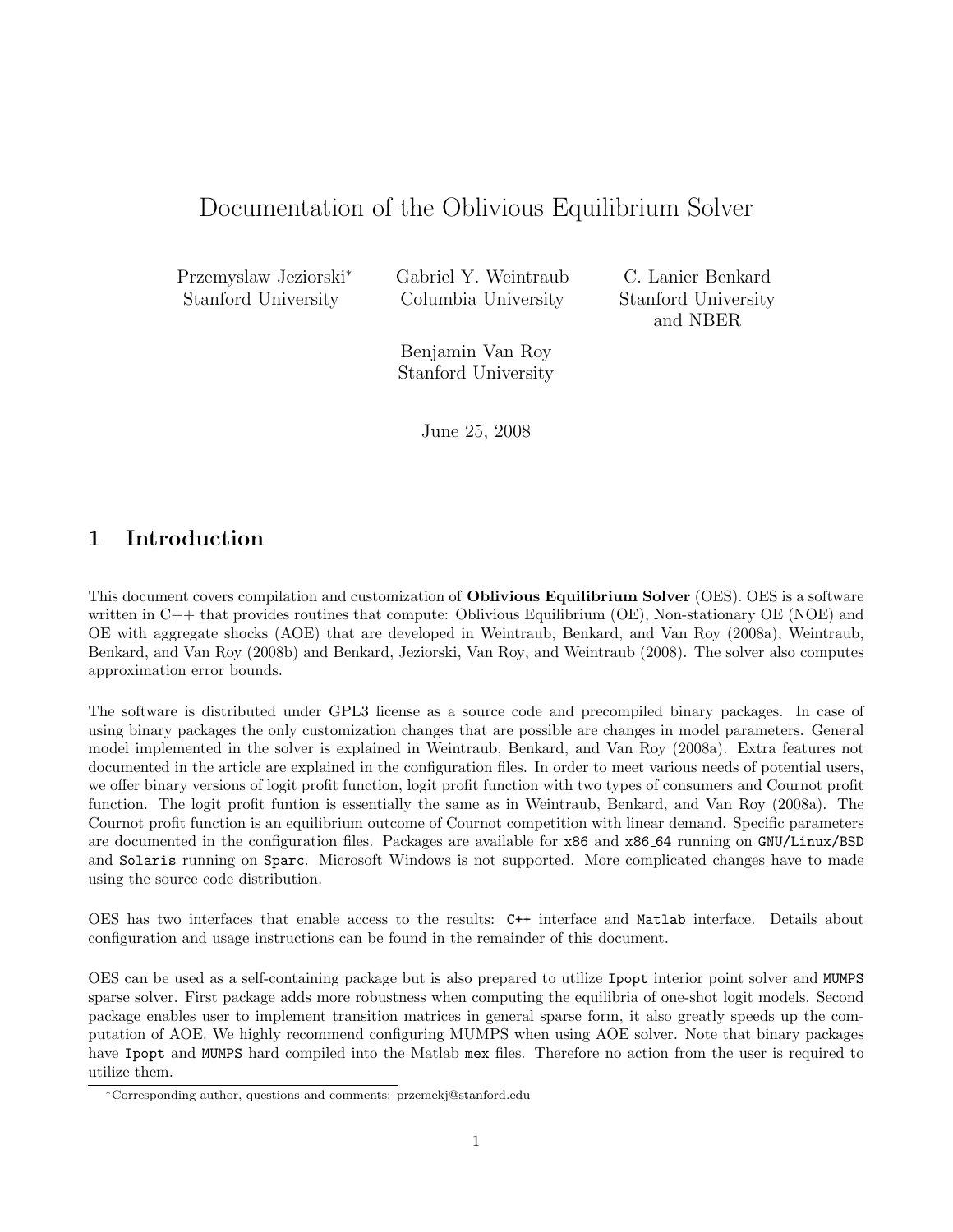The document is organized as follows. In Section [2](#page-1-0) reader can find details about using binary packages. Subsequent sections explain how to install and use the solver using source code distribution. Sections [3-](#page-1-1)[5](#page-5-0) contain the information relevant to all the solvers. Users interested in AOE solver should also read Section [6.](#page-7-0) Section [3](#page-1-1) contains details about downloading and compiling source code distribution. After compiling the software user can proceed to Section [4](#page-3-0) that describes how to configure and use the solver. Advanced customization possibilities are the content of Section [5.](#page-5-0) For details about compilation and customization of the solver of AOE one should read Section [6.](#page-7-0)

## <span id="page-1-0"></span>2 Binary packages

Binary packages are the fastest way to get started with OES. Binary packages contain only Matlab interface. All binary packages include solvers of OE, NOE and AOE.

Binary packages can be downloaded from Przemyslaw Jeziorski's home page at

### http://www.stanford.edu/~przemekj

After obtaining package that matches the architecture of your operating system and decompressing it to the chosen folder, the user can run Matlab and try executing attached, sample m-files. m-files are well commented and selfexplanatory.

Files main logit1.m, main logit2.m and main cournot.m are examples of invoking OE and NOE solvers as well as routines that compute the approximation bounds for both types of equilibria.

Files main aggr logit1.m, main aggr logit2.m and main aggr cournot.m are examples of invoking solver of OE with aggregate shocks.

The binary code can be customized only by editing those files. In case any deeper changes are need please download a full source code and proceed to the next section.

NOTE: Binary packages are statically linked to Ipopt and MUMPS, so no action from the user is required for the software to utilize those packages.

## <span id="page-1-1"></span>3 Compilation

This section explains how to compile the OES using the source code. Source code can be downloaded from the Przemyslaw Jeziorski's web-site

#### http://www.stanford.edu/~przemekj

Following instructions are made for Unix platforms. At this point the solver does not support Microsoft Windows. After downloading the software the next steps are:

1. Untar the solver on the Unix-type system using the command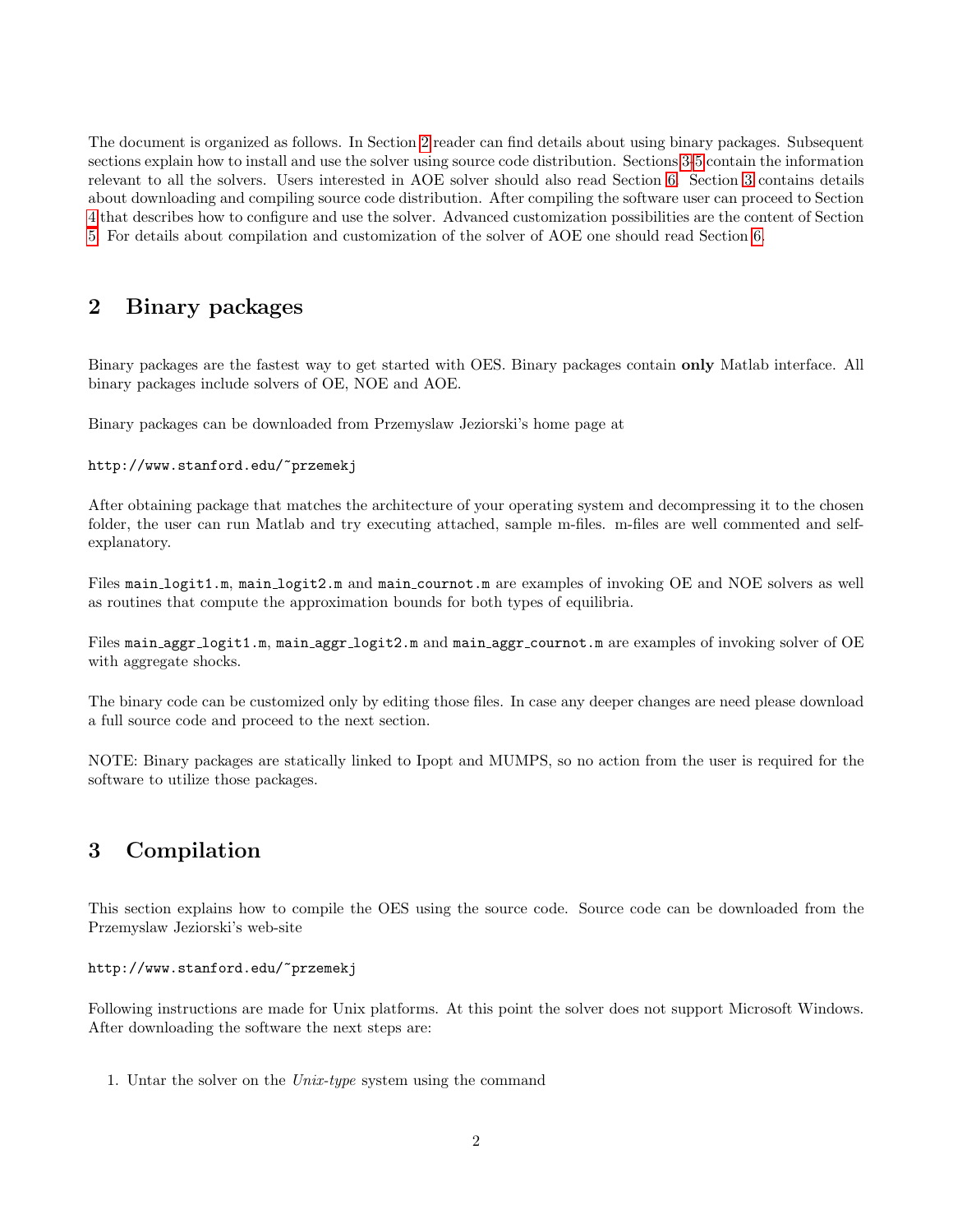```
$ tar -xjvf solver.tar.bz2
or
$ gtar -xjvf solver.tar.bz2
on Solaris or *BSD.
```
2. Enter to the main folder

\$ cd projekt-distr

3. Configure the system

./configure

You have a following choice of options:

• --enable-ipopt or --disable-ipopt

enables Ipopt solver. Ipopt is a software package for large-scale nonlinear optimization (disabled by default). It may be used to find a solution to single period pricing game (if applicable to the chosen model).

If you disable Ipopt the pricing game will be solved using build-in Global Newton Rhapson solver and no additional libraries have to be provided.

If you decide to enable Ipopt you need to provide Ipopt libraries and headers in the ThirdParty/Ipopt directory. Look in the Appendix [A](#page-8-0) for Ipopt configuration and installation.

In case you enable Ipopt you can specify the following options:

- $(i)$  --enable-ipopt\_shared or --disable-ipopt\_shared for advanced users only. Option switches between dynamic and static linking to Ipopt. On some systems only one type of linking works.
- (ii) --with-ipopt\_libs=PATH overrides default path (ThirdParty/Ipopt/lib/ipopt) to Ipopt library to PATH
- (iii) --with-ipopt\_headers=PATH overrides default path (ThirdParty/Ipopt/include) to Ipopt headers to PATH
- --enable-mumps or --disable-mumps enables and MUMPS sparse solver. Sparse solver drastically speeds up inverting of sparse matrices. This function is used in the aggregate shocks solver. It is highly recommended to used sparse solve when computing OE with aggregate shocks. More details on installation of MUMPS are provided in Appendix [B.](#page-9-0)
- --enable-aggregate or --disable-aggregate enables and disables aggregate shocks solver. When enabling aggregate shocks the configuration script automatically tries to search for MUMPS so no --enable-mumps is needed.

Example of use

```
$ ./configure --enable-ipopt --with-ipopt libs=/home/me/ipopt/libs.
```
4. After configure finishes type

\$ make

The current version of the software provides two ways to execute the solver.

You can use C<sup>++</sup> or Matlab interface. The previous command compiles main solver library and C<sup>++</sup> user interface.

Note: If you want to change any of the configure options run configure script again with desired parameters, clean the source by typing

\$ make clean

and recompile with

\$ make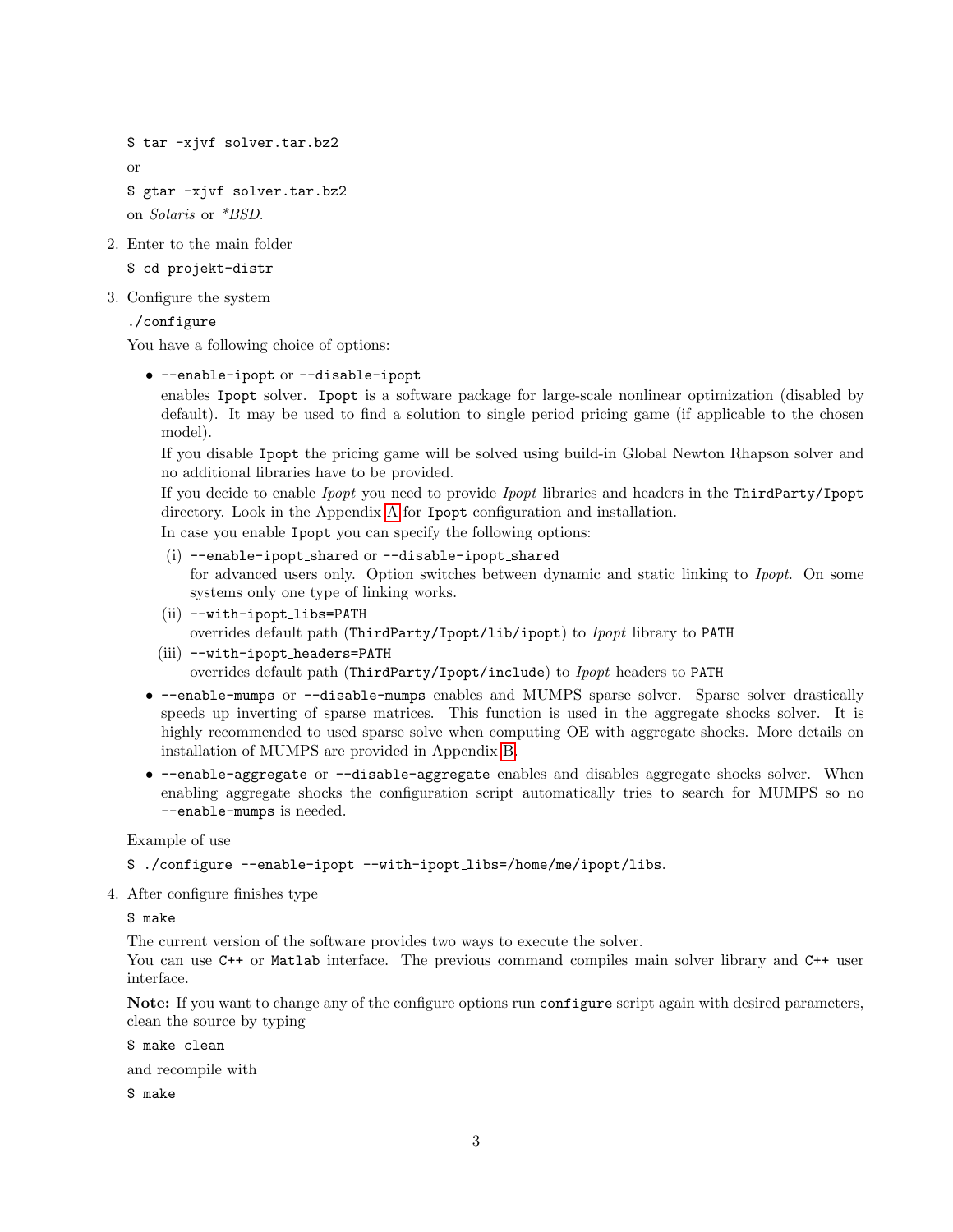### 3.1 Compilation of Matlab interface

To compile Matlab interface you have to finish all the steps from the previous section and additionally type

#### \$ ./compile matlab

or

```
$ ./compile matlab 32bit
```
for 32-bit systems. In case the compilation process failed try

### \$ ./compile matlab2

it uses different compilation parameters that are suitable for some systems. Above commands require that Matlab software is properly installed and mex utility is accessible.

## <span id="page-3-0"></span>4 Usage

This section explains how to use C++ and Matlab interfaces.

### 4.1 C++ interface

C++ interface is invoked using

### \$ src/projekt

When using  $C^{++}$  interface control variables and model parameters, except for profit function parameters, may be set in

### src/parameters.h

Additionally user can choose between three predefined profit functions:

- Logit model type 1 (default option) execute (in the main project directory)
	- \$ ./choose model logit
- Logit model type 2 with two types of consumers execute (in the main project directory) \$ ./choose model logit2
- Cournot model execute (in the main project directory)
	- \$ ./choose model cournot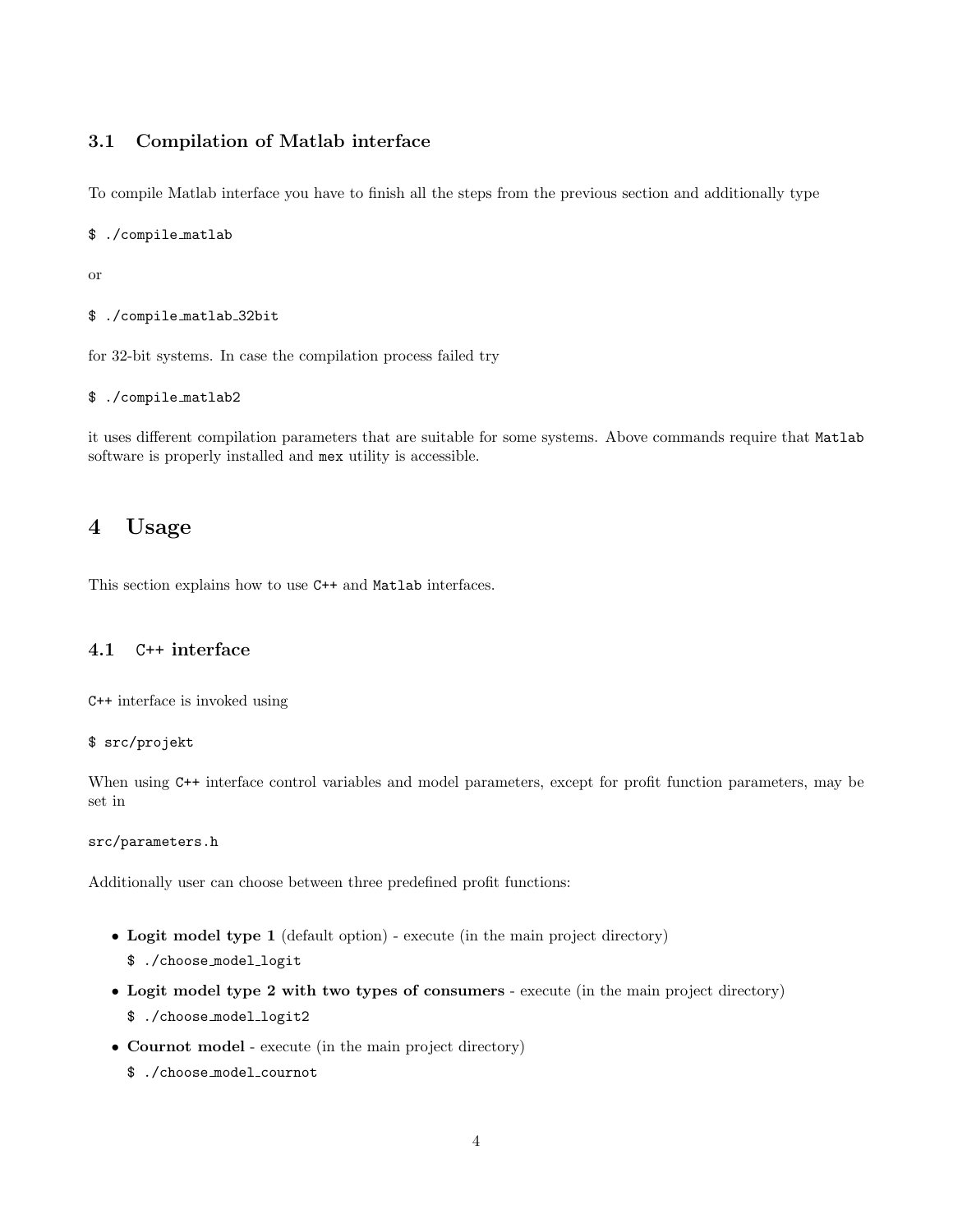Note: After changing the model the software needs to be recompiled with \$ make

Profit function parameters may be set by editing src/parameters\_profit.h

### Note:

After changing any of the parameters the software needs to be recompiled with \$ make

### Note:

Each time you change a model src/parameters profit.h is replaced by src/parameters profit.h.CHOSEN MODEL. Remember to back up your profit function parameter file, otherwise it will be lost.

There are several actions that the solver may perform. Each time the solver is executed OE is computed with given parameters. If one wants to compute:

• Bounds for Oblivious Equilibrium - it is necessary to uncomment #define BOUNDS in src/parameters.h

• Nonstationary Equilibrium - it is necessary to uncomment #define NONSTAT in

src/parameters.h

• Bounds for Nonstationary Equilibrium - it is necessary to uncomment #define BOUNDS\_NONSTAT in src/parameters.h

#### Note:

Software need to recompiled after those changes.

#### Note:

The output file is in the directory in which the solver was executed and is called output.

### 4.2 Matlab interface

Matlab can be invoked with the command \$ matlab

Warning for advanced users: In the special case when **both** options --enable-ipopt --enable-ipopt\_shared are set Matlab has to be invoked using the script provided in the main project directory \$ ./run matlab If Ipopt is enabled but no --enable-ipopt\_shared is specified one does not have to use \$ ./run\_matlab.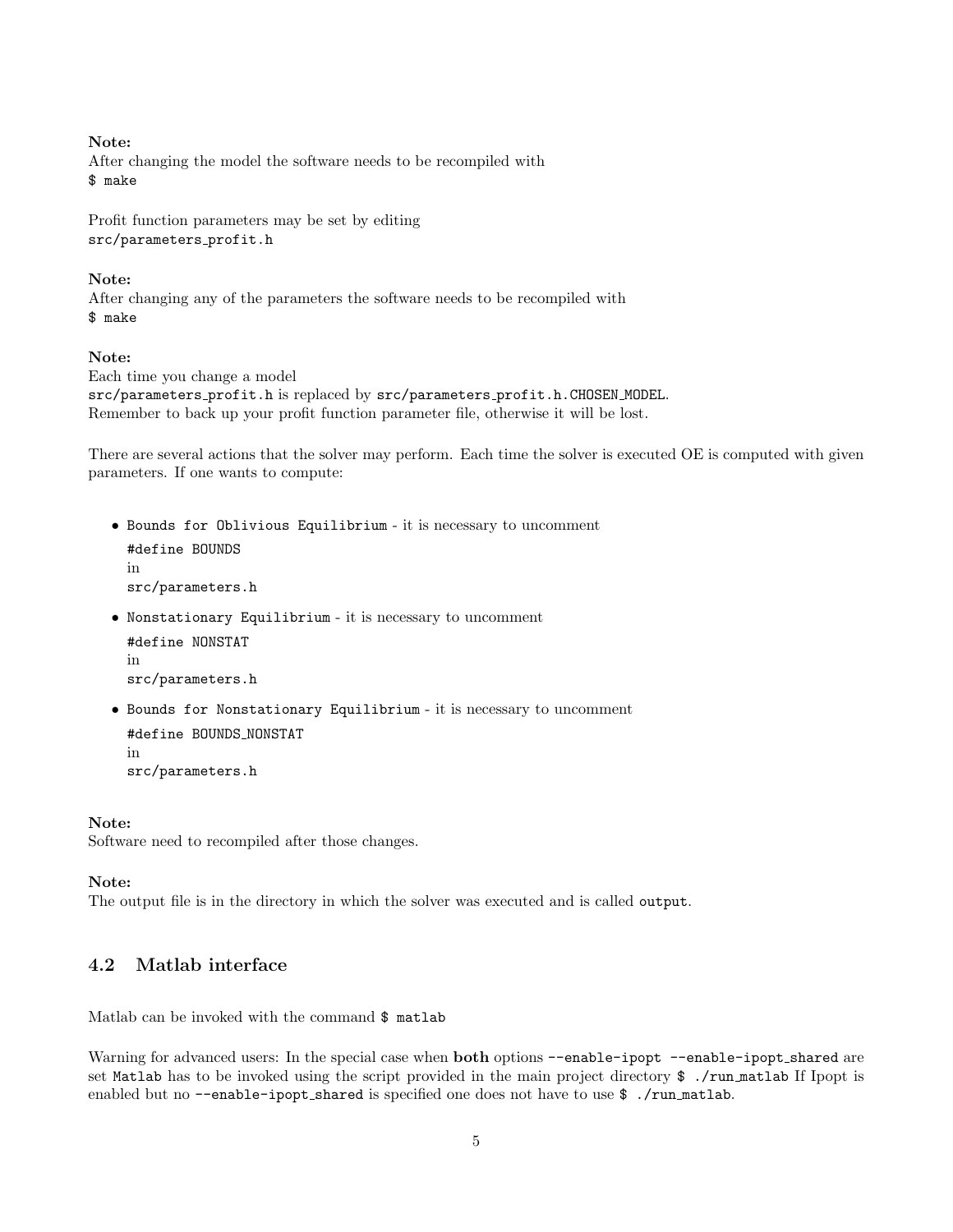When using Matlab interface the parameters of the models are set by providing arguments to the functions. Files src/parameters.h src/parameters profit.h do not have any effect. Documented examples of use are:

- matlab/main logit.m for 'Logit model type 1' model
- matlab/main logit2.m for 'Logit model type 2' model
- matlab/main cournot.m for 'Cournot' model

#### Important:

In case of using Matlab the software does not need to be recompiled when changing model parameters.

User can choose between three implemented models:

- Logit model type 1 (default option) execute (in the main project directory)
	- \$ ./choose model logit
- Logit model type 2 with two consumers execute (in the main project directory)
	- \$ ./choose model logit2
- Cournot model execute (in the main project directory)
	- \$ ./choose model cournot

Note: After changing the model the software needs to be recompiled with \$ make \$ ./compile matlab or \$ ./compile matlab2

### 4.3 Advanced parameters

To set advanced parameters of the solver like multi-threading options, or debugging options one needs to edit src/compoe/setup.h and recompile the software. Some of those parameters are explained in the next section, others are documented in the src/compoe/setup.h file. Advanced parameters affect both C++ and Matlab interfaces.

## <span id="page-5-0"></span>5 Customization

This section gives examples of advanced customization that can be done using source code distribution. It concerns all the solvers. For additional configuration options of AOE solver also read section [6.](#page-7-0)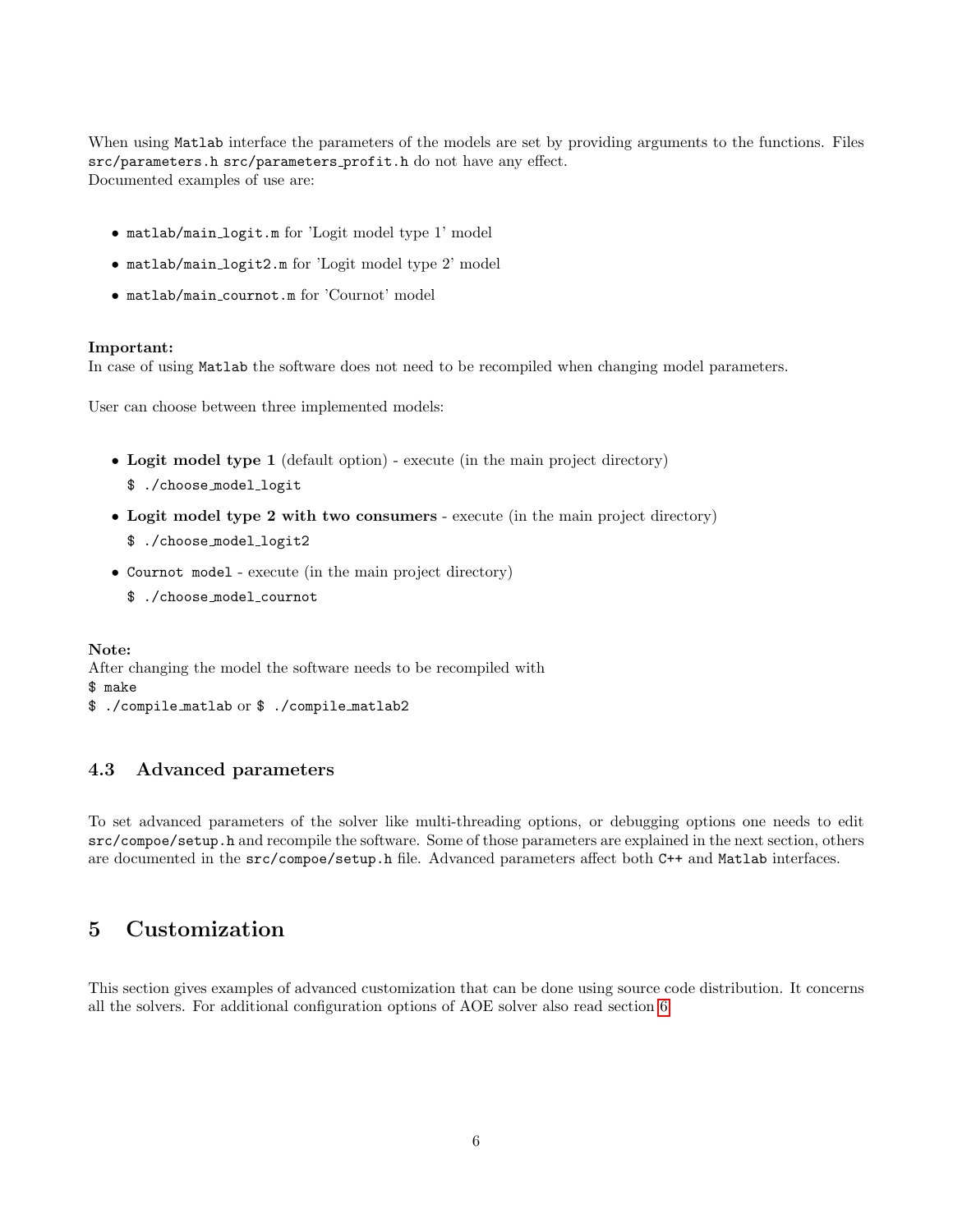## 5.1 Profit Function

To implement your own profit function one needs to implement method eval in the file

src/compoe/functionprofit.cpp. Method eval takes a current state of the market and returns the value of profit for the company in each state, as well as other statistics. Look in the file for detailed documentation. If your profit function has closed form solution no other files than src/compoe/functionprofit.cpp

need to be implemented. However if you need to solve for Nash Equilibrium to get the value of the profit you need to take further steps. To use different first order conditions than in the logit models you need to modify the following files:

- src/compoe/profitFOC.cpp first order condition of equilibrium of the single period game.
- src/compoe/profitJacobian.cpp Jacobian of the FOC vector. Matrix is stored in an one-dimensional vector, where each row is placed after another.
- src/compoe/profitHessian.cpp Hessian of the Lagrangian for the Ipopt solver. This file needs to be implemented only if Ipopt is enabled. Ipopt solves a following constrained optimization problem.

max 1

### $s.t. FOC(p) = 0$

Solution to this problem is the same as solution to the FOC. The solver needs a Hessian of the Lagrangian of this problem. One can also choose to enable NUMERICAL HESSIAN option in the src/compoe/setup.h file. In this case user can disregard this file even when using *Ipopt*. It is however recommended to implement this file if closed form solution for the third derivatives of the profit function is known. For details of implementation look in the src/compoe/profitHessian.cpp

### Note:

If you do not use Ipopt only the following files need to be implemented src/compoe/functionprofit.cpp src/compoe/profitFOC.cpp src/compoe/profitJacobian.cpp Hessian does not need to be provided.

#### Important:

Running ./change model scripts will replace all files mentioned in the section by appropriate files for the chosen model. Remember to save your work before choosing one of the predefined models.

### 5.1.1 Marginal Cost

To change the marginal cost one has to edit the macro MACRO\_MARGINAL\_COST in the file src/compoe/marginalcost.h

## 5.2 Transition Matrix

To implement the transition matrix one has three options depending on the characteristics of the transition process.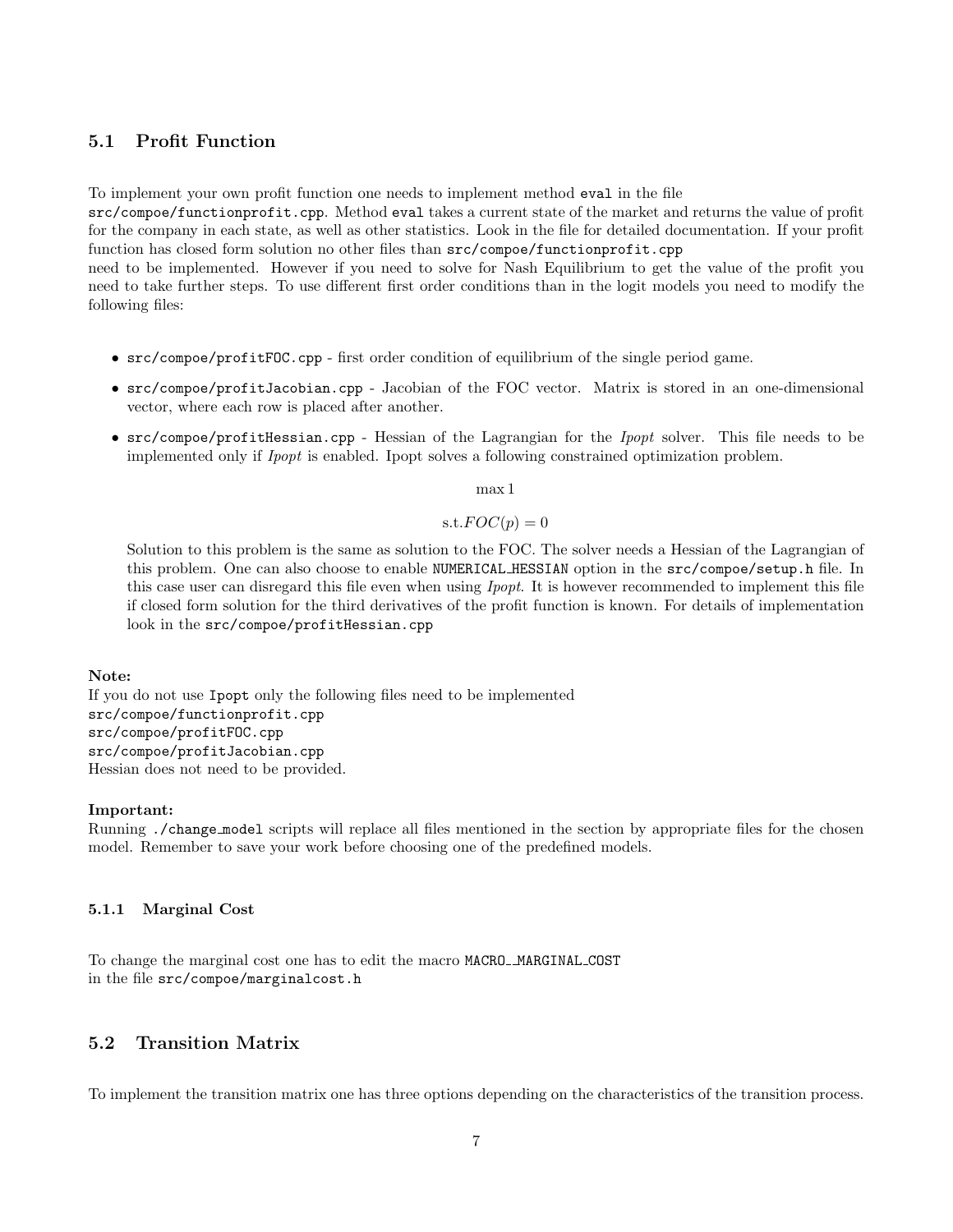- 1. Dense Matrix If your matrix is dense you should implement src/compoe/compoe-tranprob dense.cpp file and set #define TRANSITION MATRIX 0 in src/compoe/setup.h
- 2. Tri-diagonal matrix If your matrix is tridiagonal you should implement src/compoe/compoe-tranprob tridiag.cpp file and set #define TRANSITION MATRIX 1 in src/compoe/setup.h
- 3. General Sparse Matrix In future release

Important: Do not forget to appropriately adjust src/compoe/compoe-optinv MATRIX-TYPE.cpp to incorporate changes in the transition dynamics. For numerical solvers one can implement function class that provides Global Newton-Rhapson routine.

### 5.3 Investment Cost

To change the investment cost one has to edit the macro MACRO\_MINVCOST in the file src/compoe/investmentCost.h

## <span id="page-7-0"></span>6 Aggregate shocks

This section contains additional configuration options for AOE solver. Note that even if user is interested only in AOE he should also read sections 3-5.

### 6.1 Compilation

Adding the options --enable-aggregate or --disable-aggregate to configure script enables and disables aggregate shocks solver.

Because solving for OE with aggregate shocks involves inverting big sparse matrices it is highly recommended to install MUMPS solver in the ThirdParty/MUMPS directory. Installation of MUMPS involves downloading the source code from http://graal.ens-lyon.fr/MUMPS, unpacking into ThirdParty/MUMPS and following the README file.

configure script will check if MUMPS is installed properly and print out the message on the screen.

### 6.2 C++ interface

Computation of OE with aggregate shocks might be turned on of by uncommenting the option #define AGGR OE in src/parameters.h file. Uncommenting #define BOUNDS AGGR OE additionally computes bounds.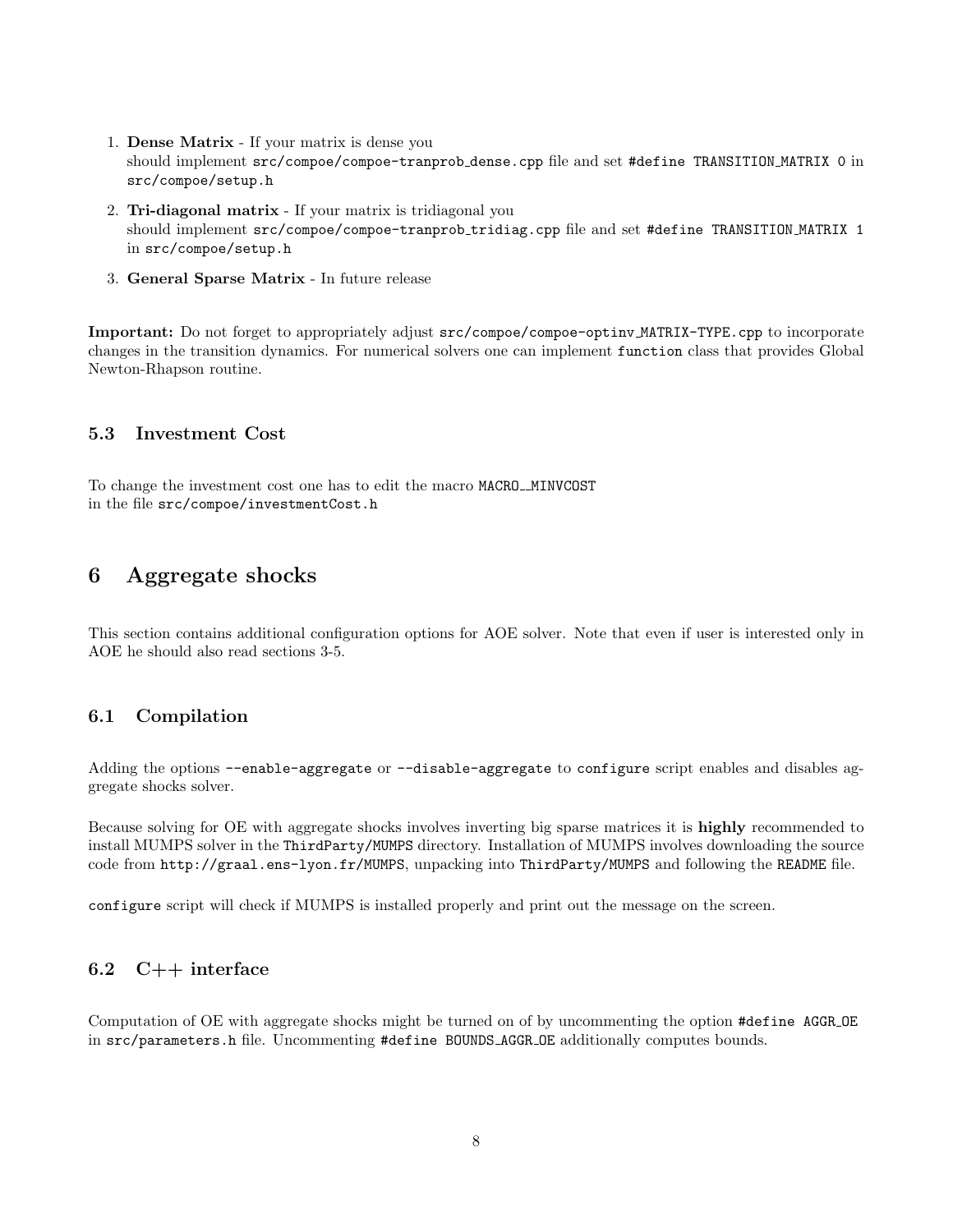### 6.2.1 Customization

All the customization procedures for stationary OE apply to aggregate shocks equilibrium (AOE) solver. AOE solve uses the same configuration files. Additional customization options:

- Shock transition matrix is specified directly in src/project.cpp file
- The way how shocks affect the parameters of the model is specified in src/compoe/compoe aggr-setShock.cpp.

Any of the above changes requires recompilation of the whole project using make in the top project directory.

## 6.3 Matlab interface

compile matlab script automatically compiles Matlab interface for aggregate shocks if --enable-aggregate switch was specified when invoking configure script. No additional switches for compile matlab are necessary.

Documented example of use can be found in matlab/main aggr logit.m.

### 6.3.1 Customization

All the customization procedures for stationary OE apply to aggregate shocks equilibrium (AOE) solver. AOE solver uses the same configuration files. Additional customization options:

- Shock transition matrix is supplied in the form of sparse matrix as argument of the function compoe aggregate matlab. Example of usage can be found in matlab/main aggr logit.m.
- The way how shocks affect the parameters of the model is specified in src/compoe/compoe aggr-setShock.cpp. Recompilation of the whole project using make in the top project directory is necessary. Additionally we need to recompile Matlab interface using compile matlab script.

# <span id="page-8-0"></span>A Installation of Ipopt

- 1. Download ipopt and follow the Ipopt documentation how to install sparse solver.
- 2. Go to main Ipopt directory
- 3. Run

\$ CXXFLAGS="-fPIC" CFLAGS="-fPIC" ./configure --prefix=PATH TO THE COMPOE/Thirdparty/Ipopt/ --enable-static Replacing PATH TO THE COMPOE with the path to the downloaded Oblivious Equilibrium Solver source code.

4. Compile

\$ make